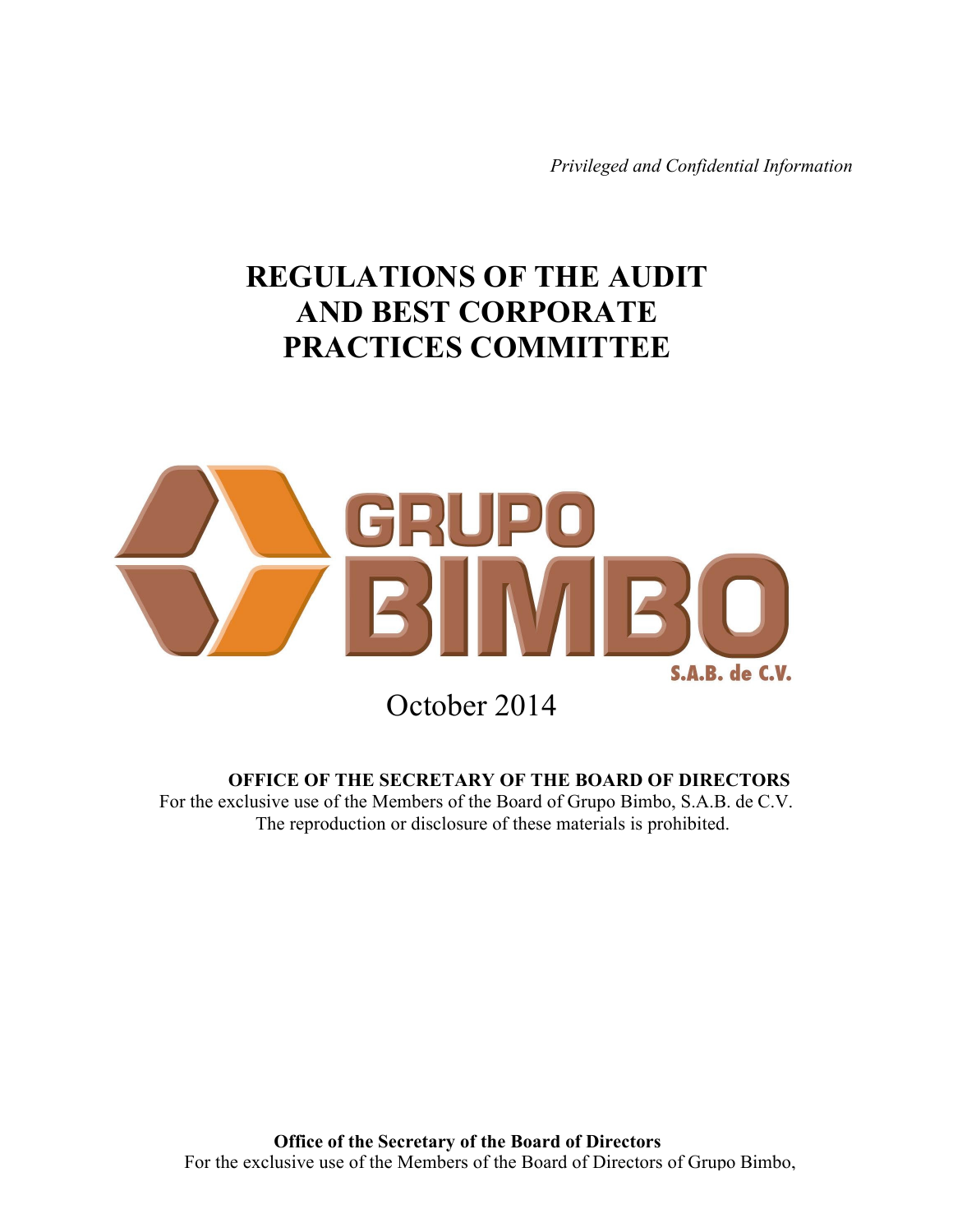# **REGULATIONS OF THE AUDIT AND BEST CORPORATE PRACTICES COMMITTEE**

# **CONTENT**

- **1.** COMPOSITION.
- 2. FUNCTIONING.
- 3. OPINIONS OF THE COMMITTEE FOR THE BOARD OF DIRECTORS.
- 4. COMMITTEE FUNCTIONS.
- 5. OBLIGATIONS.
- 6. POWERS.
- 7. REPORTS OF THE CHAIRMAN OF THE COMMITTEE.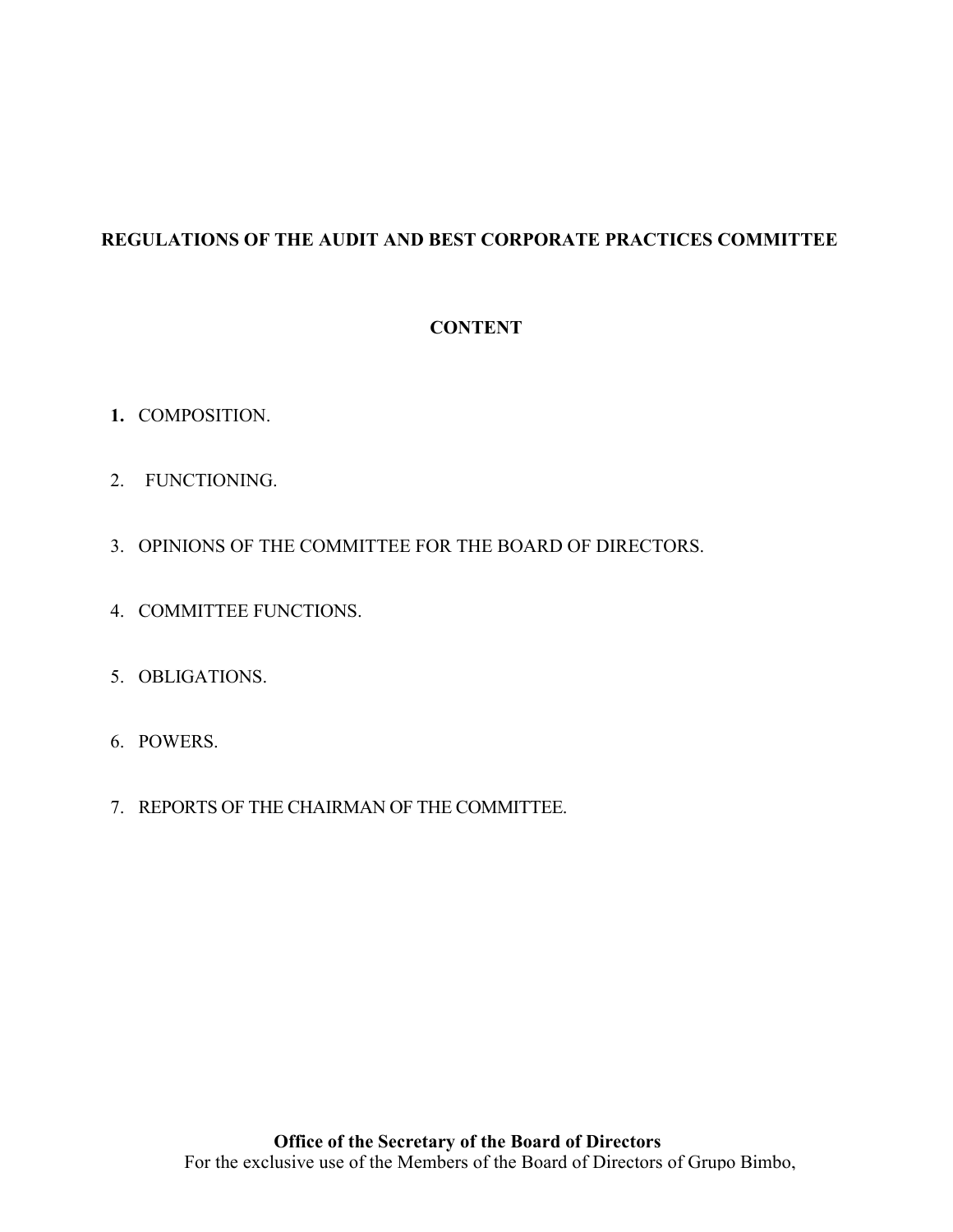# **1. Composition.**

1.1. In order to perform its functions, the Board of Directors, shall have the help of the Committees that the Board of Directors itself constitutes.

1.2. The Audit and Best Corporate Practices Committee (the "Committee") shall be composed by a minimum of 3 (three) Independent Members of the Committee appointed by the Board of Directors itself or by the Shareholders´ Meeting. The members of the Committee shall not have alternates.

1.3. The Chairman of the Committee shall be appointed by the Shareholders´ Meeting and shall not be the chairman of Board of Directors.

1.4. In cases where the minimum number of members of the Committee was to be absent, the Board of Directors shall appoint temporary members of the committee in order to comply with the minimum requirement mentioned in paragraph 1.2 herein. The ratification or appointment of a new member shall take place in a Shareholders´ Meeting which shall take place following the event wherein one of the members of the Committee was to be absent.

# **2. Function.**

2.1. The Committee shall meet at least 4 (four) times a year, with the authority to hold extraordinary meetings as required by the circumstances.

2.2. The agenda for each meeting shall be drafted and provided by the Secretary of the Meeting to the members of the Committee at least 3 (three) business days prior to the date established for the meeting.

2.3. The attendance of the majority of the members of the Committee shall be required, and the attendance of other persons whose presence is deemed convenient may be requested.

2.4. The Committee shall adopt resolutions through a majority of votes of the members in attendance.

2.5. The Chairman of the Committee shall cast the deciding vote in the event of a tie.

# **Office of the Secretary of the Board of Directors** For the exclusive use of the Members of the Board of Directors of Grupo Bimbo,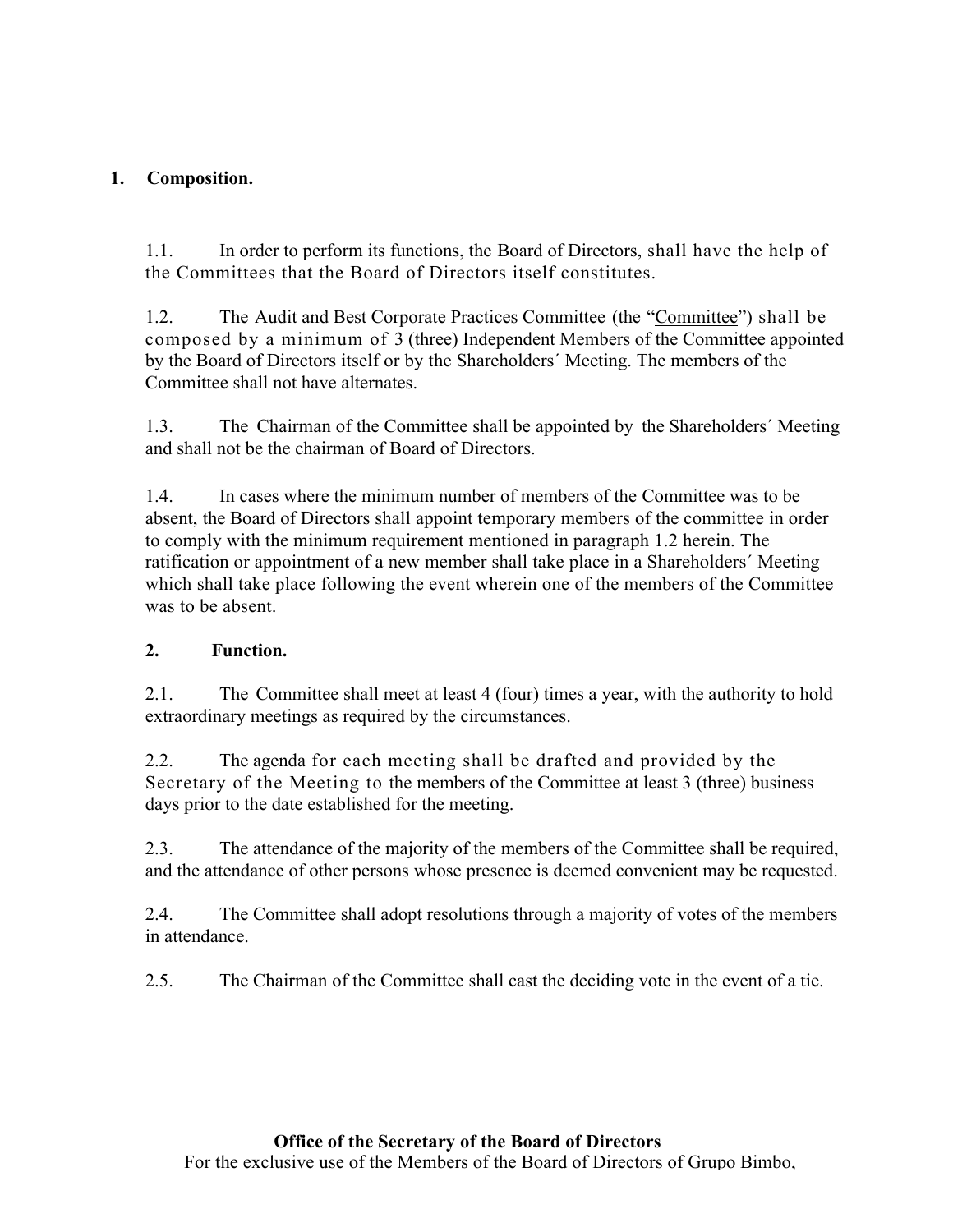2.6. The resolutions adopted by unanimous vote of all the members of the Committee outside a Meeting of the Committee shall be have the same validity as if the aforesaid had been adopted during a Meeting of the Committee, if and when the aforementioned resolutions are confirmed in writing.

2.7. The Chairman of the Committee shall preside over the Meetings and, in the absence of the Chairman, the Meetings shall be chaired by one of the members of the Committee, appointed by a majority of votes of the members in attendance.

2.8. The members of the Committee shall appoint the persona who shall act as Secretary of the Meetings. The minutes of each Meeting of the Committee shall be signed by the persons acting as Chairman and Secretary of each Meeting, as well as by the members of the Committee in attendance who wish to do so.

2.9. The members of the Committee shall invariably be constituted as a collegiate entity and the powers of said parties shall not be delegated to individuals such as Directors, Managers, Members of the Board, Delegates or Legal Representatives or other equivalent persons.

Likewise, the Committee shall be authorized to delegate the execution of concrete and individual acts on the part of individuals, in compliance with the decisions adopted by the Committee.

2.10 The Committee shall provide reports on its activities to the Board of Directors at least annually and at any time following the occurrence of matters or events that are transcendental for the Company and which, in the opinion thereof, warrant a Meeting.

2.11. All information received by the members of the Committee shall, at all times, be the property of the Company and the subsidiaries thereof and consequently, said information shall not, in any manner, be disclosed to third parties without prior compliance with the Company´s policies on disclosure of information and the prior authorization of the Chairman of the Board.

2.12. The members of the Committee who may have a conflict of interest of any nature or an interest that is different to the interests of the Company shall abstain from all discussions and resolutions regarding said conflict of interest and shall state the aforesaid to the other members of the Committee.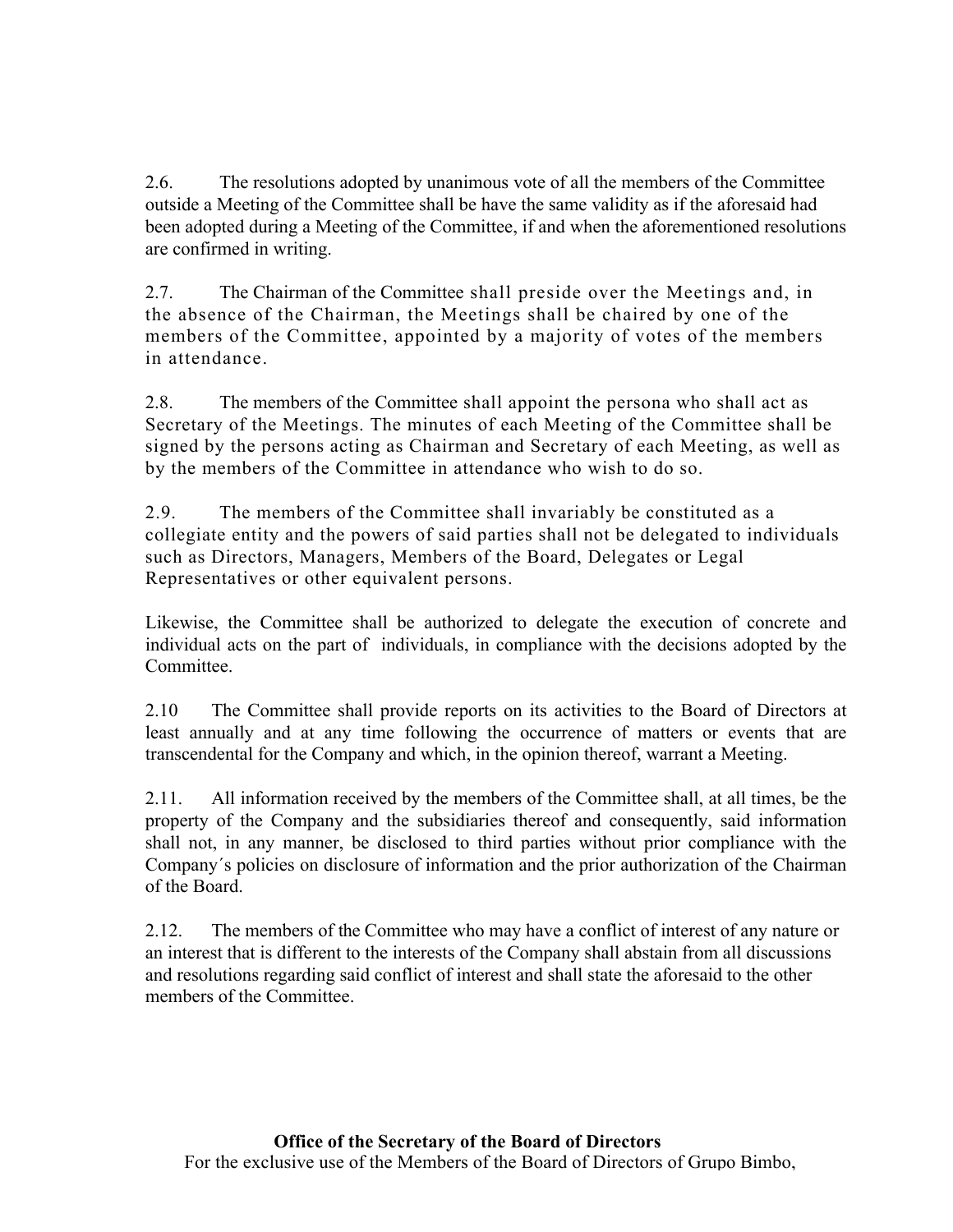## **3. Opinions of the Committee for the Board of Directors.**

- 3.1. *Opinions*. The Committee shall issue an opinion to the Board of Directors regarding matters that are within is purview, as established in the Stock Market Law ("LMV") (LMV for its acronym in Spanish) including, in matters of **Auditing**:
- 3.1.1. *Unusual and Relevant Transactions.* The transactions executed, either simultaneously or successively, which due to their characteristics can be considered as a single transaction and which are intended to be carried out by the Company or its subsidiaries, in the course of a fiscal year, when the aforesaid are unusual or non-recurring, or, the amount represents, based on figures corresponding to the close of the immediately preceding quarter under any of the following scenarios:
	- (a) The acquisition or disposal of assets with a value equal to or greater than 5% (five percent) of the consolidated assets of the Company.
	- (b) The granting of guarantees or the assumption of liabilities for a total sum that is equal to or greater than 5% (five percent) of the consolidated assets of the Company.

Investments in debt securities or in banking instruments shall be exempt, provided the aforesaid are executed in adherence to the policies approved by the Board of Directors.

- 3.1.2. *Internal Control and Internal Audit*. The guidelines of the Company and its subsidiaries for matters of internal control and internal audit.
- 3.1.3. *Accounting Policies*. The accounting policies of the Company that are adjusted to the accounting principles that are recognized, or issued, by the National Banking and Securities Commission. As well as the relevant changes in the application of the aforesaid accounting policies and criteria.
- 3.1.4. *Financial Information*. The Company´s financial statements and other financial information.
- 3.1.5. *Hiring of the External Auditor*. The hiring of the legal entity that shall provide the services of external audit and, where appropriate, of services that are additional or complementary to those of external audit.

## **Office of the Secretary of the Board of Directors**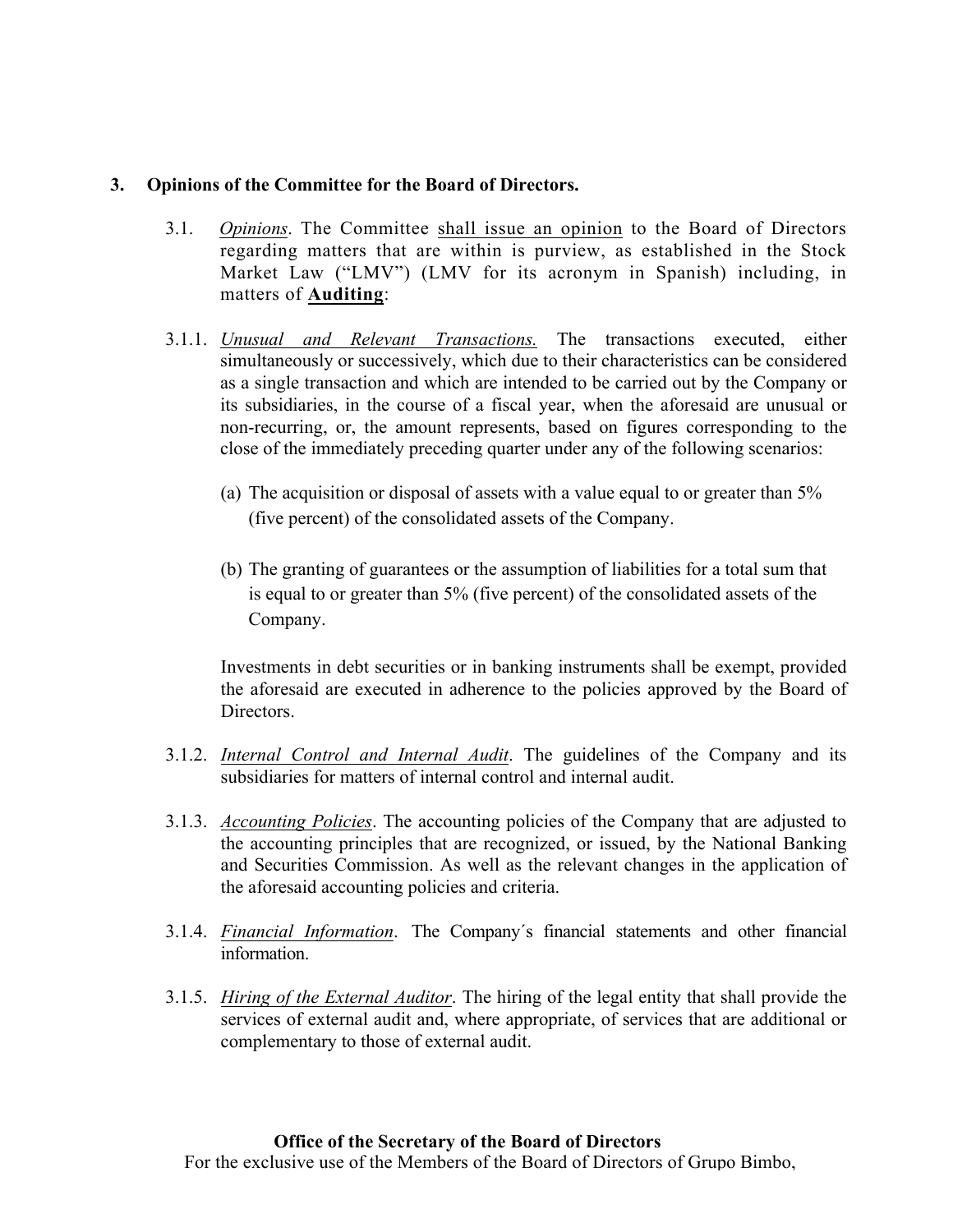With regard thereto, the Committee shall carefully consider that the external auditor is honorable, that said party meets the personal and professional requirements established in the general provisions of the National Banking and Securities Commission and that the aforementioned is a member of a legal entity that provides professional auditing services for financial statements and meets the requirements of quality control requirements established for said purposes by the National Banking and Securities Commission itself in the aforementioned provisions.

In addition, the external auditors, the legal entity of which they are partners and the partners or persons who are a part of the audit team, shall not incur in any of the assumptions regarding lack of independence established by the National Banking and Securities Commission.

3.1.6. *Advisory Body*. The Committee shall function as an advisory body for the Board of Directors in all matters related to the functions that correspond thereto. Likewise, the Committee shall coordinate related activities with the other Committees in the Company, in cases where the aforesaid is applicable.

In matters regarding the opinions that shall be issued by the Committee, in cases when the determinations of the Board of Directors are not in accordance with the opinions provided by the Committee, the Committee shall instruct the Chief Executive Officer to reveal such circumstance to the investing public.

With regard to the issue of the aforementioned opinions, the Committee shall listen to the relevant officers and, in the case of a difference of opinion with the latter, the Committee shall include said differences in the aforementioned opinions.

- 3.2. The Committee shall provide the Board of Directors with an opinion on the matters under its purview, as established in the LMV, including an opinion on the matter of *Related Parties*:
- 3.2.1. *Transactions with Related Parties*. Each individual transaction, with related parties, that the Company intends to execute or with the legal entities that the Company controls.

The transactions that are mentioned below shall not require the approval of the Board of Directors, if and when the aforesaid are in adherence with the policies and guidelines that are approved by the Board of Directors:

- (a) Transactions that as a result of the amount thereof are irrelevant for the company or the legal entities that the Company controls.
- (b) The transactions between the Company and the legal entities that the Company controls or in which the Company bears a Significant Influence, or among any of the aforesaid, if and when: (a) they are of the ordinary or habitual course of the business; and (b) they are

## **Office of the Secretary of the Board of Directors**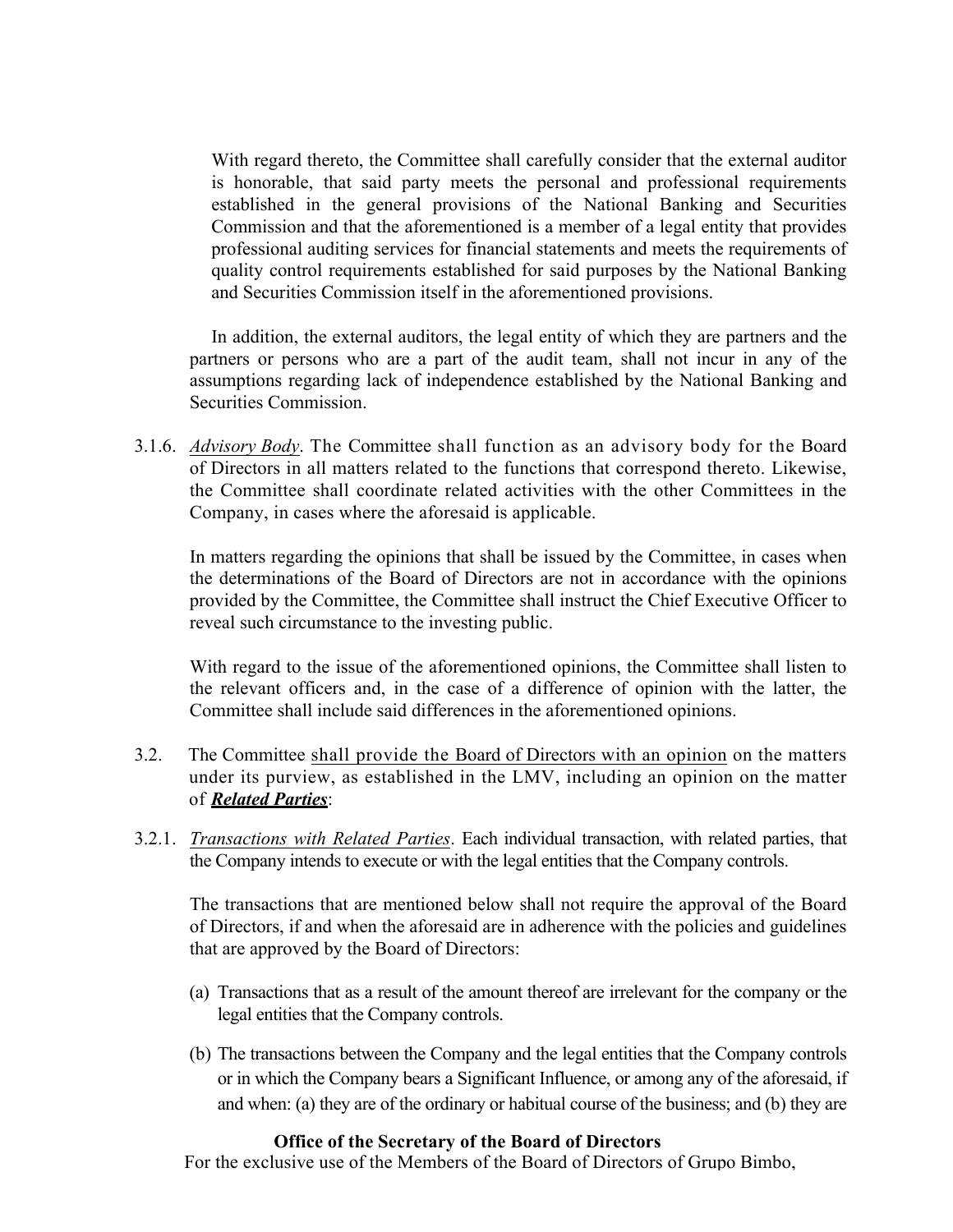transactions that are regarded as having been executed at market prices or supported on valuations executed by specialist external agents.

- (c) Transactions that are carried out with employees, provided that they are carried out under the same conditions as with any other client or as a result of general employment benefits.
- 3.2.2. Pursuant to the LMV, the following are considered Related Parties of the Company:
	- (a) Persons who Control or have a Significant Influence in a legal entity that is part of a Business Group or Consortium that the Company belongs to, as well as the members of the Board or administrators and the Relevant Senior Officers of the entities that are members of the aforementioned Business Group or Consortium.
	- (b) Persons with Executive Authority in a legal entity that is part of a Business Group or Consortium to which they belong.
	- (c) The spouse, concubine, non-spouse and persons who are related by consanguinity or adoption up to the fourth degree or within the third degree of affinity, with individuals who are within any of the assumptions stated in the paragraphs above, as well as partners of and joint owners with the individuals mentioned in the aforementioned paragraphs with whom they maintain a business relationship.
	- (d) The individuals that are members of a Business Group or Consortium that the Company belongs to.
	- (e) Legal entities over which some of the persons mentioned in paragraphs (a) and (c) herein have Control or Significant Influence.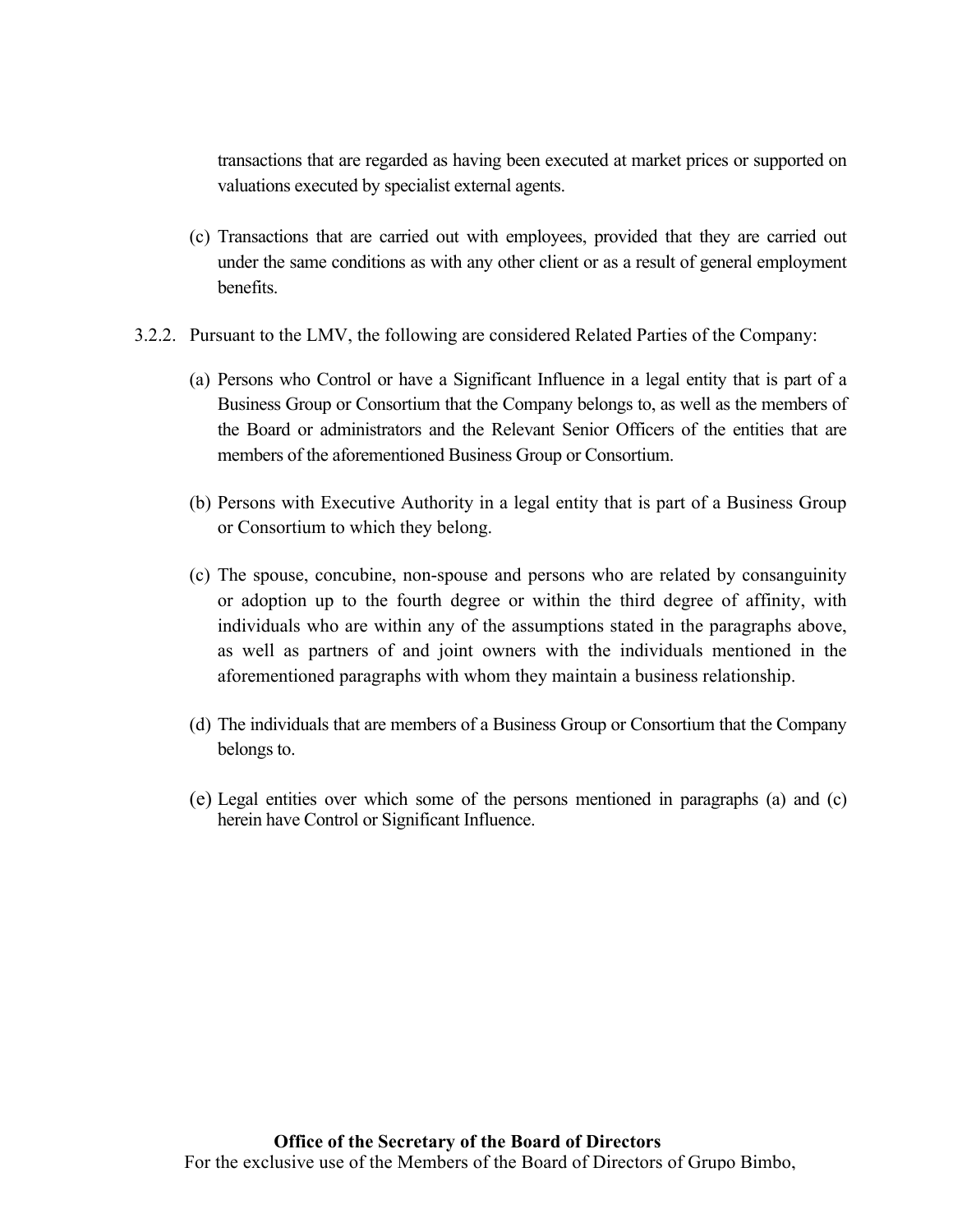# Definitions:

Consortium: the set of legal entities persons linked by one or more individuals who, composing a Group of Persons, have control over the former.

Control: the capacity of one person or Group of Persons for the execution of any of the following acts:

- (a) Impose, directly or indirectly, decisions in the general meetings of shareholders´, partners or equivalent entities, or the appointment or removal of most of the members of the board, senior officers or the equivalent thereof in a legal entity.
- (b) Maintain ownership of rights that permit, directly or indirectly, the exercise of a vote regarding more than 50% of the capital stock of a legal entity.
- (c) Directly or indirectly steer the management, strategy or principal policies of a legal entity, either through ownership of shares, contract or by any other means.

Relevant Senior Officers: the chief executive officer of a company, as well as the individuals who by holding a job, post or commission therein or in the legal entity or entities that control the aforementioned company, who adopt decisions that bear a significant impact on the managerial, financial, operational or legal situation of the company itself or of the Business Group to which the aforesaid company belongs, with the members of the Board of the aforementioned company being excluded from this definition.

Group of Persons: the persons who have agreements, of any nature, to take decisions focused on the same objective. It shall be assumed, unless proven otherwise, that the persons mentioned below constitute a group of persons:

(a) The persons who are related by consanguinity, affinity or adoption up to the fourth degree, spouses, concubines and non-spouses.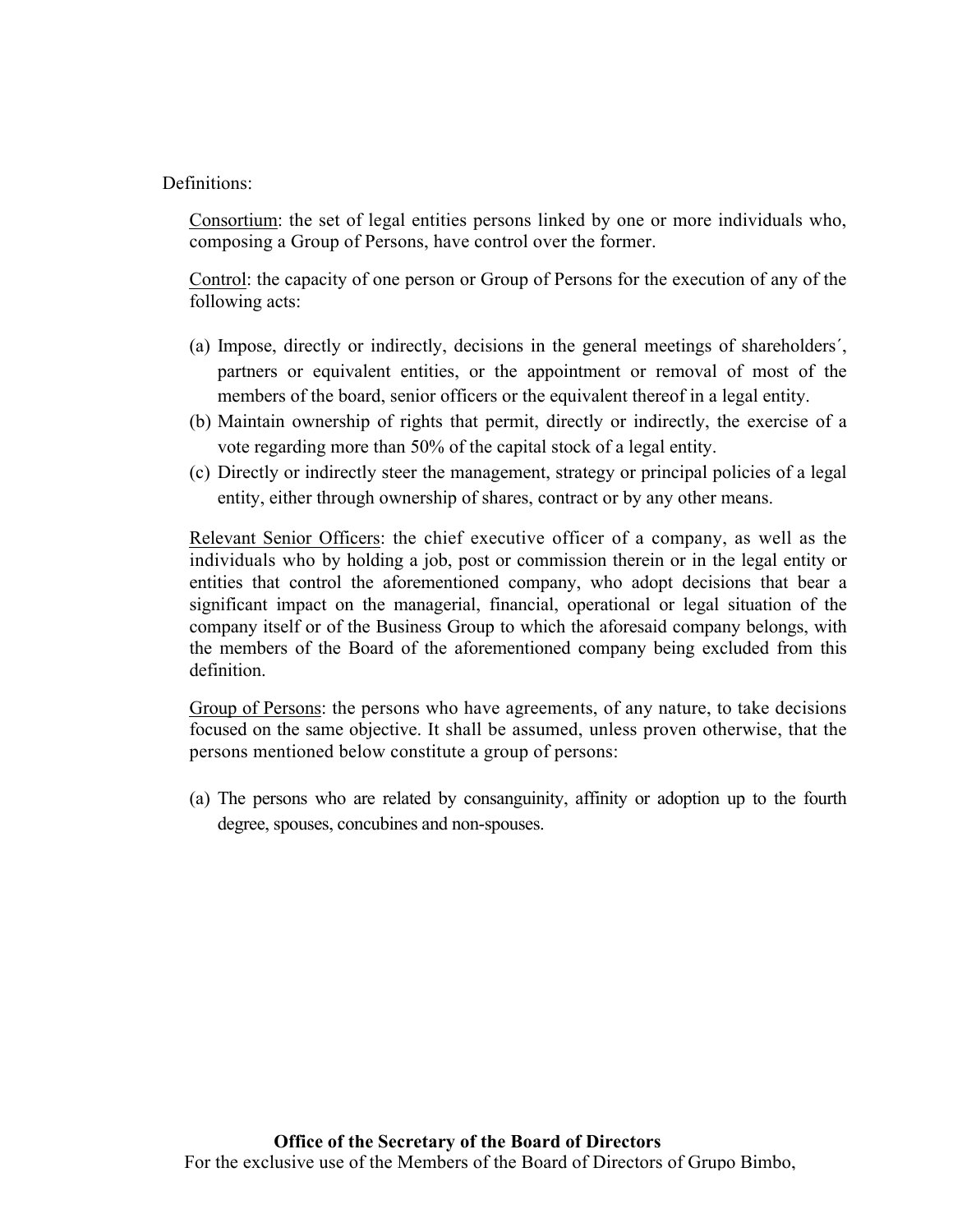(b) The companies that are a part of the same Consortium of Business Group and the person or set of persons who have control over the aforementioned companies.

Business Group: the set of legal entities organized under direct or indirect capital stock participation frameworks, wherein the company itself maintains Control of the aforementioned legal entities. Likewise, the financial groups constituted pursuant to the Law for the Regulation of Financial Groups shall be considered Financial Groups.

Significant Influence: the ownership of rights that directly or indirectly allow the exercise of a vote on at least 20% (twenty percent) of the capital stock of a legal entity.

Executive Authority: the ability in fact to decisively influence the resolutions adopted at the shareholders' meetings or meetings of the Board of Directors of an issuer or legal entities controlled thereby or over which it has Significant Influence. It shall be assumed that the persons holding the offices mentioned below shall have executive authority, unless proof to the contrary is evidenced:

- (a) Shareholders who have Control.
- (b) Individuals who have connections with a company or the legal entities that compose the Business Group or Consortium to which the aforesaid belongs, through lifetime, honorary or any other analogous or similar title to the previous ones.
- (c) Persons who have transferred Control of the legal entity under any title and free of charge or at a value below market or accounting value, in favor of individuals to whom they are related by blood, affinity or adoption to the fourth degree , their spouse, concubine or non-spouse.
- (d) Persons who instruct advisors or Relevant Officers of the legal entity in matters of decision making or the execution of transactions in a company or individuals controlled by the legal entity.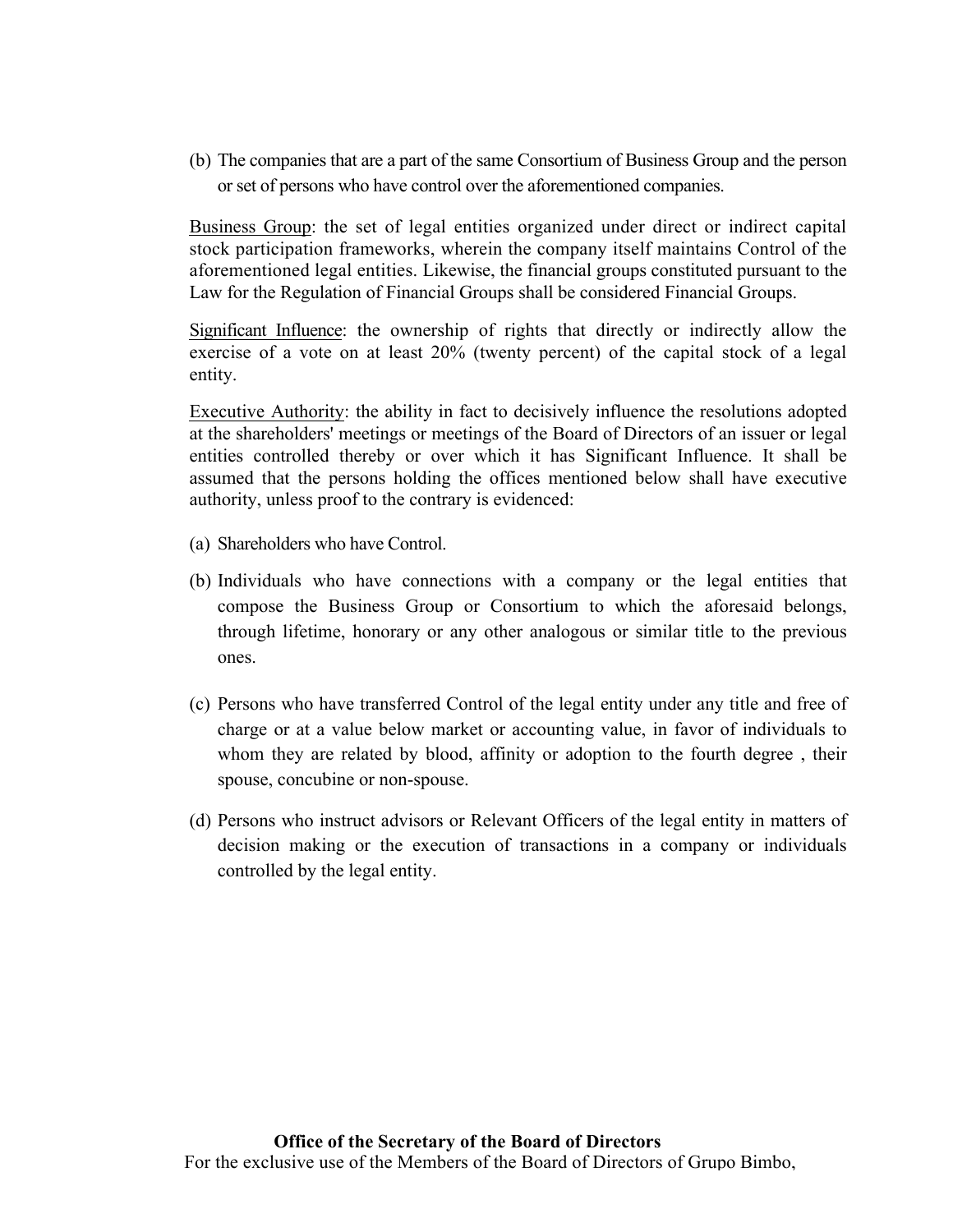- 3.2.3. *Company Assets*. The policies and guidelines for the use or enjoyment of the assets that compose the assets of the Company and the subsidiaries thereof by related parties.
- 3.2.4. *Mutuums.* The Committee shall grant opinions on the policies for the granting of mutuums, loans or any other types of credits or guaranties to related parties.
- 3.2.5. *Waivers*. Waivers in order for a member of the board, Relevant Officer or Party with Executive Authority, take advantage of business opportunities that correspond to the Company or to the legal entities that it controls or in which it has a Significant Influence for themselves or in favor of third parties. Waivers for transactions the amount of which is less than 5% (five percent) of the consolidated assets of the Company in one quarter, may be delegated to the Audit and Best Corporate Practices Committee.
- 3.3. The Committee shall grant its opinion to the Board of Directors regarding any matters under its purview including **Corporate** matters, pursuant to what is established in the LMV:
- 3.3.1. *Chief Executive Officer*. The appointment, election and, if applicable, destitution of the Chief Executive Officer of the Company and integral payment thereof, as well as the policies for the appointment and integral payment of other Relevant Officers shall be, nevertheless and with the understanding, that the opinion of the Committee shall be based on the information, reports and recommendations that are provided by Senor Management or the Evaluation and Results Committee of the Company.
- 3.3.2. *Takeover Bids*. In the event of the execution of takeover bids in percentages below the percentage established in Article 98 in the aforementioned Law, where justified, the Audit and Best Corporate Practices Committee shall issue an opinion to the Board of Directors, taking into consideration the rights of all Shareholders, especially minority shareholders.

Issue an opinion to the Board of Directors when payment of control premiums is made, offers that impose positive or negative covenants for the benefit of the offeror or of the Company pursuant to the provisions established in the LMV.

In addition, in the case of takeover bids, the Committee shall issue an opinion to the Board of Directors regarding the price of the offer and the conflicts of interest, if applicable, that could arise for the members of the Board in matters regarding the bid.

With regard to the exception for the execution of a takeover bid, the LMV establishes that the National Banking and Securities Commission shall authorize the aforementioned when, among others, the viability of the Company is at risk as an

#### **Office of the Secretary of the Board of Directors**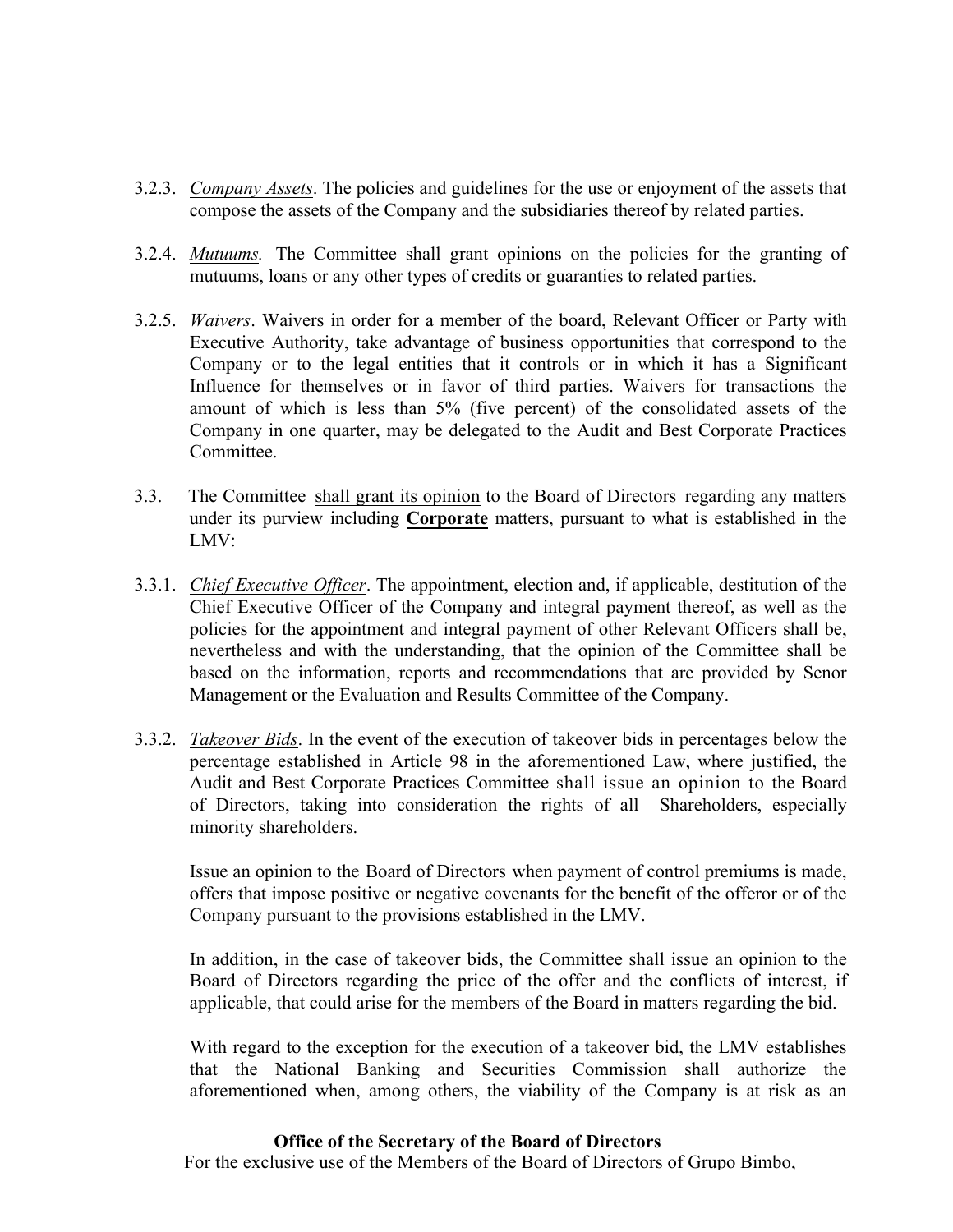ongoing business and the ordinary shares are acquired as a result of capital increases or company restructuring, if and when the favorable opinion of the Board of Directors has been granted with prior agreement from the Committee.

3.3.3. *Cancellation of the Registry*. In the event of the cancellation of the registry of the securities of the Company in the National Registry of Securities, the National Banking and Securities Commission may authorize the use of a base other than the one provided for in the in the LMV for the establishment of the bid price, in all cases with the approval of the Board of Directors of the Company, with the prior opinion of the Committee which includes all the motives proving the justification for the establishment of a different price, upheld by the report issued by an independent expert.

# **4. Functions of the Committee.**

- 4.1. *External Audit.* The Committee shall (a) evaluate the performance of the legal entity that provides the external audit services as well as (b) analyze the expert opinion, opinions or reports drafted and signed by the external auditor. The Committee shall require the presence of the aforementioned auditor when it deems it convenient, without prejudice to the fact that shall meet with said auditor at least once a year.
- 4.2. *Financial Statements*. The Committee shall discuss the financial statements of the Company with the persons responsible for drafting and reviewing said statements and based thereon recommend, or not, the approval thereof by the Board of Directors. The aforementioned shall under no circumstances mean that the members of the Committee are responsible for the preparation of the financial statements of the Company.
- 4.3. *Internal Control and Internal Audit*. The Committee shall inform the Board of Directors about the situation of the system for internal control and internal audit of the Company la or of the legal entities it controls, including any irregularities it may, where appropriate, detect.
- 4.4. *Risks*. The Committee shall be responsible for the identification of the risks for the Company, the evaluation of the management policies thereof and for ensuring that there are means for controlling, monitoring and mitigating said risks.
- 4.5. *Waivers*. The Committee shall have the power to grant waivers for a member of the Board, Relevant Officer or Party with Executive Authority, to take advantage of business opportunities that correspond to the Company or to the legal entities that it controls or in which it has a Significant Influence, for themselves or in favor of

#### **Office of the Secretary of the Board of Directors**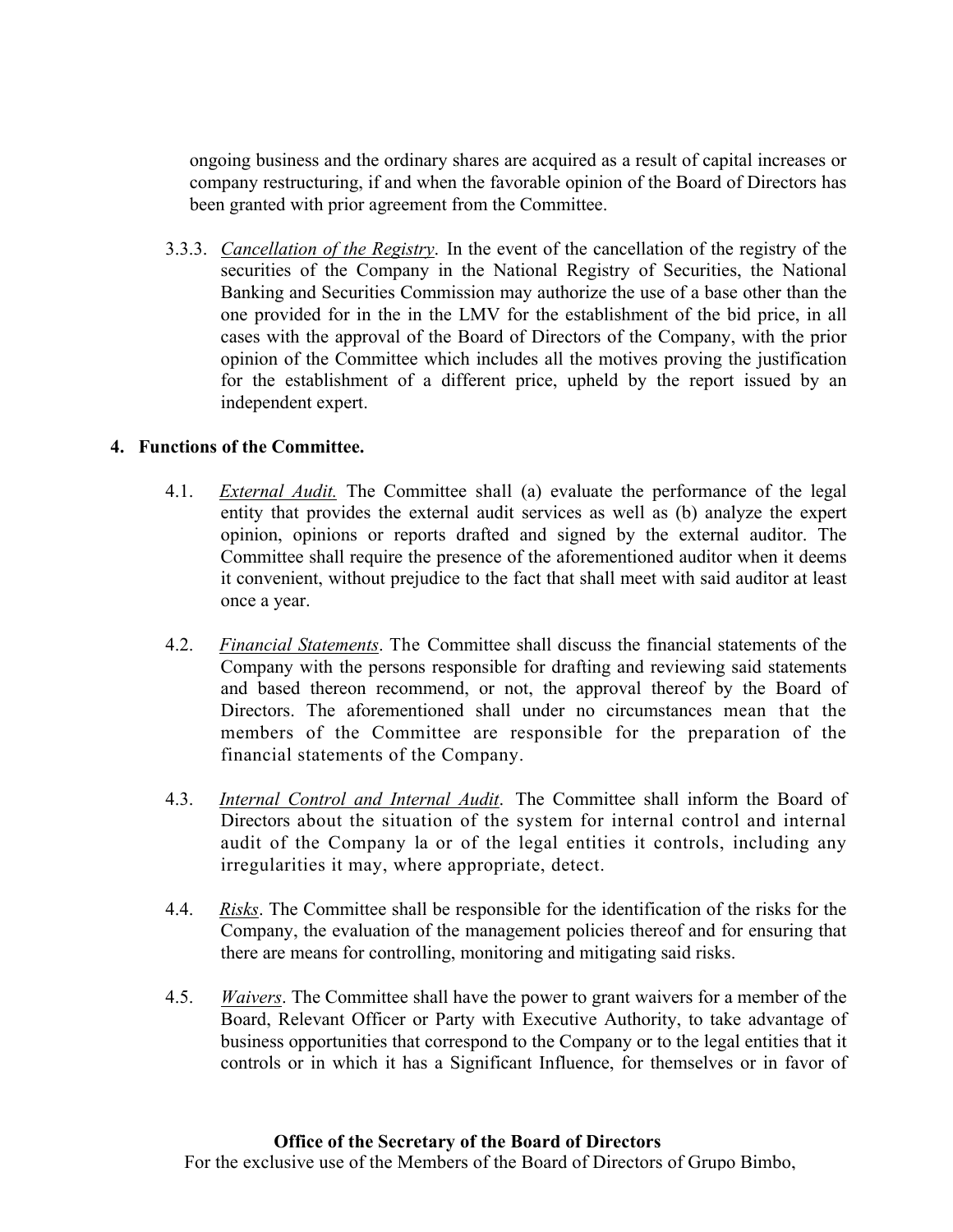third parties, for transactions the amount of which is less than 5% of the consolidated assets of the Company.

- 4.6. *Reports*. The Committee shall provide the Board of Directors with support for drafting the following reports:
- *4.6.1. Accounting Policies and Criteria*. Report stating and explaining the principal accounting and information policies and criteria adhered to for drafting the financial information which are established in Article 172, Paragraph b) in the General Law of Commercial Corporations.
- *4.6.2. Activities of the Board*. Report on any transactions or activities that the Board of Directors has intervened in, as established in the LMV.
- 4.7. *Vigilance and Investigation*.
- 4.7.1. *Relevant Transactions*. The Committee shall monitor that transactions with related parties, unusual, non-recurrent transactions, or transactions that are relevant for the amount thereof, established in the LMV, adjusting to the provisions of the aforementioned precepts, as well as to the policies derived from them.
- 4.7.2. *Performance of the Chief Executive Officer.* The Committee shall ensure that the Chief Executive Officer complies with the resolutions adopted in the Shareholders´ Meetings of the Company, in adherence with, as the case may be, the instructions issued by the Shareholders´ meeting itself or the aforementioned Board of Directors.
- 4.7.3. *Internal Mechanisms and Controls*. The Committee shall ensure that internal mechanisms and controls are established to verify that the acts and operations of the Company and its subsidiaries are in compliance with applicable regulations and also implement methodologies that make it possible to review compliance with the foregoing.

## 4.7.4. *Possible Cases of Non-Compliance*.

The Committee shall investigate possible cases of non-compliance of which it has knowledge in matters of transactions, guidelines and operations policies, internal control system and internal audit and accounting record, either of the Company itself or of its subsidiaries, for which it shall perform an examination of the documentation, records and other evidential materials, to the degree and extent necessary to execute the aforementioned monitoring.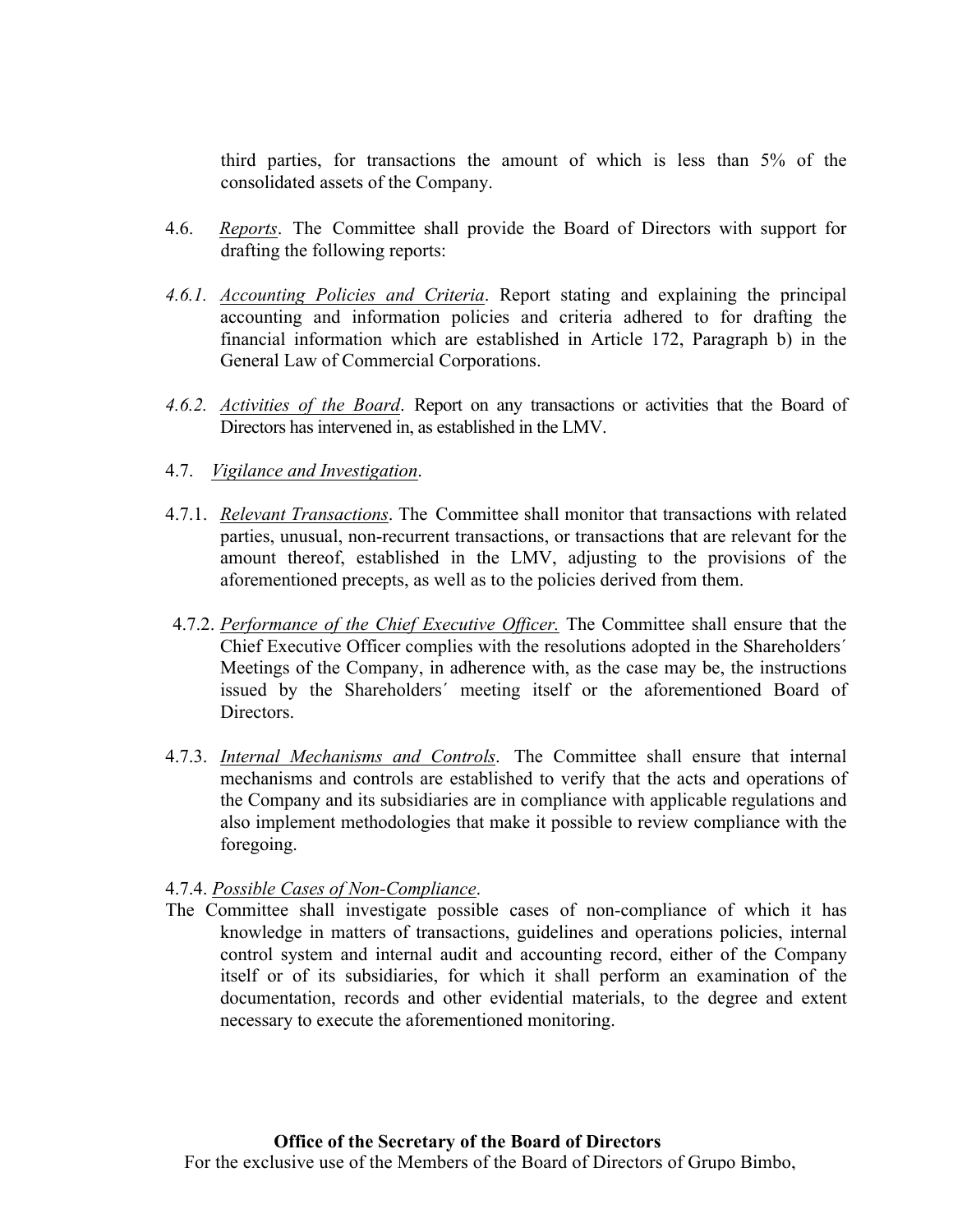# **5. Obligations.**

5.1. *Receipt of Observations*. The Committee shall receive observations issued by Shareholders, Members of the Board, Relevant Officers, associates and, in general, by any third party and further execute the actions which, in the opinion thereof, are appropriate with regard to the aforementioned observations.

- 5.2. *Meetings with Senior Officers*. Call periodic meetings with Relevant Officers and also request the submittal of any type of information related to internal control and internal audit of the Company or the subsidiaries thereof.
- 5.3. *Report on Irregularities*. Inform the Board of Directors about significant irregularities detected as a result of the exercise of its functions and, where appropriate, of the corrective actions adopted or propose any actions that should be undertaken.

# **6. Powers.**

- 6.1. *Hiring Experts*. The Committee shall have the right to ask for the opinion of independent experts in cases where it considers this is appropriate, for the proper execution of its functions or when, in adherence with these Regulations, the LMV or any other provision of a general nature requires it; likewise, the Committee shall have the power to request recommendations from the Evaluation and Results Committee on matters of compensation, evaluation and any other issue related to the performance of the Chief Executive Officer and other Relevant Officers.
- 6.2. *Require Reports*. Require that the Relevant Officers and other associates of the Company or the subsidiaries thereof submit reports on the drafting of financial information, as well as on any other type of information the Committee deems necessary for the exercise of its functions.
- 6.3. *Calls to Meetings*. Call Shareholders´ Meetings and request that the necessary items are included in the Agenda of the aforementioned meetings.
- 6.4. *Approval of Policies and Guidelines*. The Committee shall submit the policies and guidelines necessary for complying with these guidelines, or any applicable regulations, for the approval of the Board of Directors

# **7. Reports of the Chairman of the Committee**

The Chairman shall draft an annual report on the activities under the purview of the Committee and present it to the al Board of Directors. The aforementioned report shall include, as a minimum, the following aspects:

## **Office of the Secretary of the Board of Directors**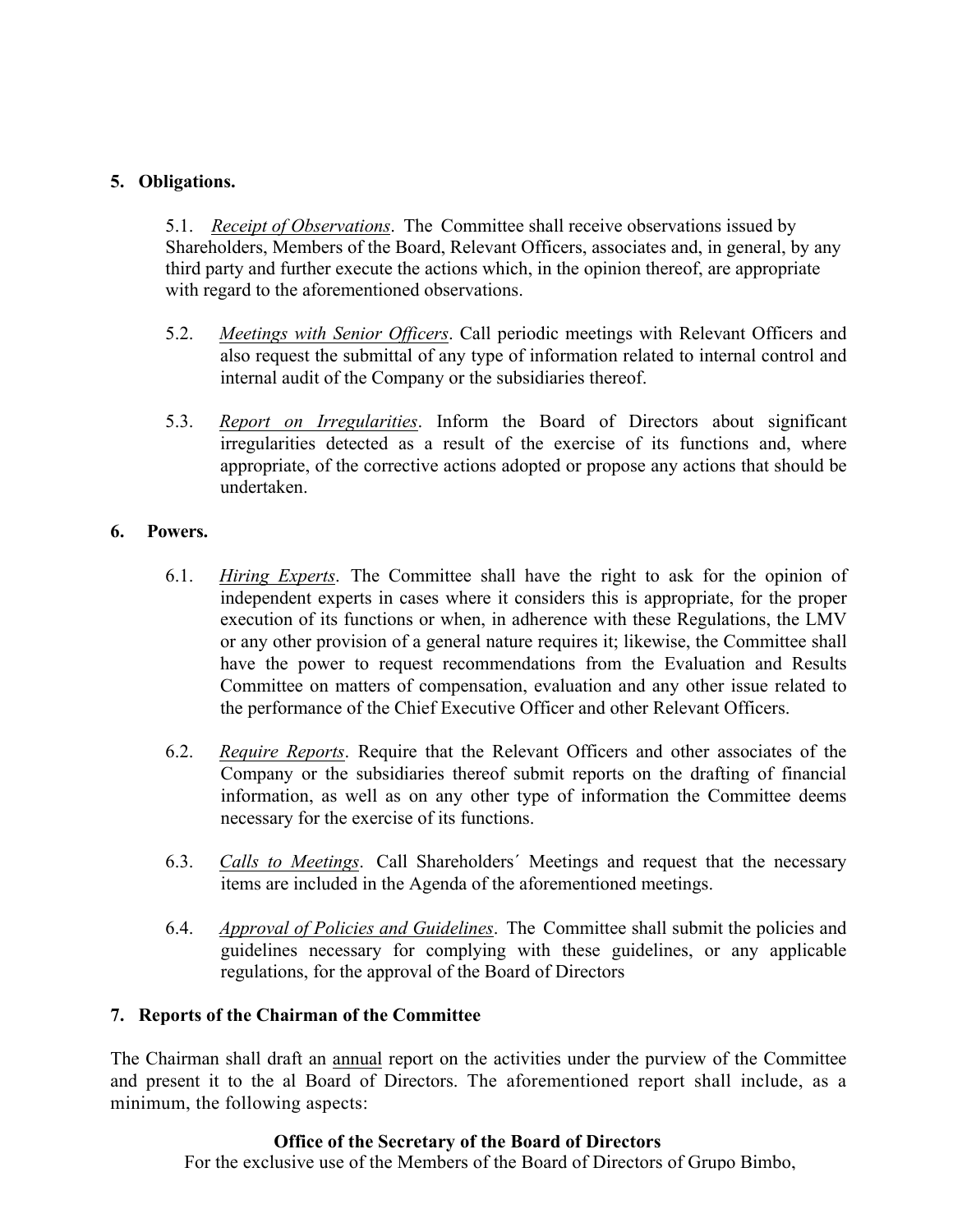- 7.1.1. *Internal Control and Internal Audit*. The state that the internal control and internal audit system of the Company and its subsidiaries is in and, where appropriate, the description of the deficiencies and deviations therein, as well as the aspects in need of improvement, taking into account the opinions, reports, notices and the external audit opinion, as well as the reports issued by the independent experts that may have provided their services during the period covered in the report.
- 7.1.2. *Preventive and Corrective Measures*. Report and follow-up on the preventive and corrective measures implemented, based on the results of investigations related to noncompliance with operations and accounting record guidelines and policies, either in the Company itself or of any of its subsidiaries.
- 7.3. *External Audit Evaluation*. Evaluation of the performance of the legal entity that provides the external audit services, as well as of the external auditor in charge of the aforementioned audit.
- 7.4. *Additional External Auditor Services*. The description and assessment of the additional or complementary services which, where appropriate, are provided by the legal entity in charge of the execution of the external audit as well as those provided by independent experts.
- 7.5. *Financial Statements*. The main results of the reviews of the financial statements of the Company and subsidiaries thereof.
- 7.6. *Accounting Policies*. The description and effects of the modifications to the accounting policies approved over the course of the period covered in the report.
- 7.7. *Measures Taken on Observations Received*. The measures adopted as a result of the observations that are considered as being relevant, received from Shareholders, Members of the Board, relevant officers, associates and, in general, from any third party, that address accounting, internal controls and matters related to internal or external audit, or, derived from complaints on matters that are regarded as irregular by senior management.
- 7.8. *Follow-up of Resolutions*. Follow-up of the resolutions adopted in Shareholders´ meetings and meetings of the Board of Directors.
- 7.9. *Transactions with Related Parties*. Transactions with related parties, during the fiscal year covered in the report, detailing the characteristics of the significant transactions.
- 7.10. *Performance of Relevant Officers*. The observations regarding the performance of Relevant Officers, which may be based on the recommendations of the Evaluation and Compensation Committee and of the Chief Executive Officer, as the case may be.

## **Office of the Secretary of the Board of Directors**